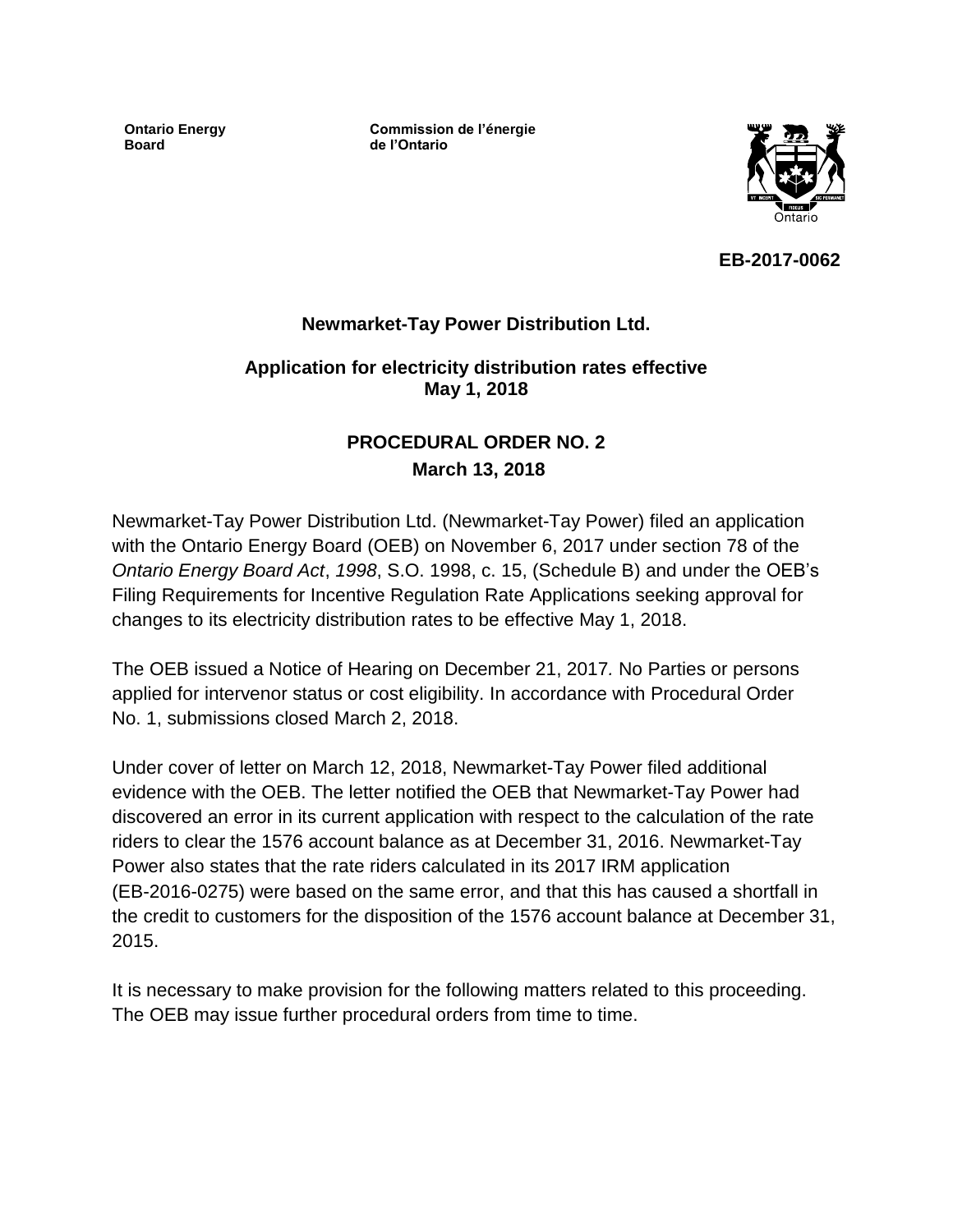# **THE ONTARIO ENERGY BOARD ORDERS THAT:**

- 1. OEB staff shall request any information and material from Newmarket-Tay Power that is in addition to Newmarket-Tay Power's newly filed evidence and that is relevant to the hearing by written interrogatories filed with the OEB and delivered to Newmarket-Tay Power by **March 16, 2018.**
- 2. Newmarket-Tay Power shall file with the OEB complete written responses to the interrogatories with the OEB by **March 20, 2018.**
- 3. Unless the OEB orders otherwise, any written submission by OEB staff shall be filed with the OEB and delivered to Newmarket-Tay Power by **March 23, 2018**.
- 4. Unless the OEB orders otherwise, Newmarket-Tay Power may file a written reply submission with the OEB by **March 28, 2018.**

All filings to the OEB must quote the file number, EB-2017-0062 and be made electronically in searchable/unrestricted PDF format through the OEB's web portal at [https://www.pes.oeb.ca/eservice/.](https://www.pes.ontarioenergyboard.ca/eservice/) Two paper copies must also be filed at the OEB's address provided below. Filings must clearly state the sender's name, postal address and telephone number, fax number and e-mail address. Parties must use the document naming conventions and document submission standards outlined in the RESS Document Guideline found at [http://www.oeb.ca/OEB/Industry.](http://www.oeb.ca/OEB/Industry) If the web portal is not available parties may email their documents to the address below.

All communications should be directed to the attention of the Board Secretary at the address below, and be received no later than 4:45 p.m. on the required date.

With respect to distribution lists for all electronic correspondence and materials related to this proceeding, parties must include the Case Manager, Marc Abramovitz at Marc.Abramovitz@oeb.ca and OEB Counsel, Richard Lanni at [Richard.Lanni@oeb.ca.](mailto:Richard.Lanni@ontarioenergyboard.ca)